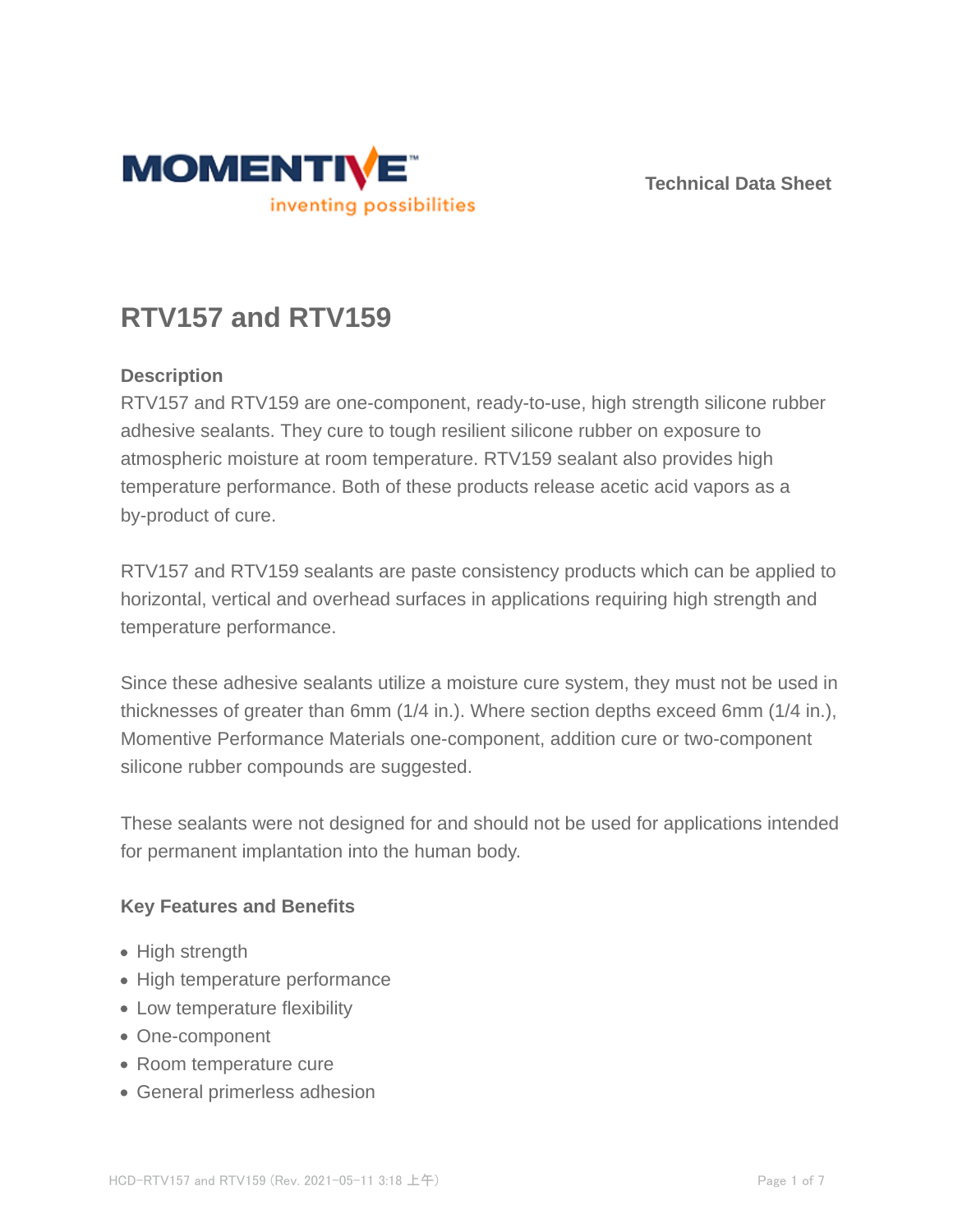- Excellent electrical insulation properties
- Excellent weatherability, ozone, and chemical resistance

# **Typical Physical Properties**

| <b>UNCURED PROPERTIES:</b>                                  | <b>RTV157</b>        | <b>RTV159</b>        |  |  |
|-------------------------------------------------------------|----------------------|----------------------|--|--|
| Consistency                                                 | Paste                | Paste                |  |  |
| Color                                                       | Gray                 | Red                  |  |  |
| Application Rate, g/min.                                    | 155                  | 175                  |  |  |
| <b>Specific Gravity</b>                                     | 1.09                 | 1.09                 |  |  |
| <b>Tack-Free Time, minutes</b>                              | 45                   | 45                   |  |  |
| <b>CURED PROPERTIES:(1)</b>                                 | <b>RTV157</b>        | <b>RTV159</b>        |  |  |
| <b>Mechanical:</b>                                          |                      |                      |  |  |
| Hardness, Shore A                                           | 28                   | 28                   |  |  |
| <b>Percent Elongation</b>                                   | 825                  | 825                  |  |  |
| Tensile Strength, kg/cm <sup>2</sup> (lbs/in <sup>2</sup> ) | 68.6 (975)           | 72.1 (1025)          |  |  |
| Tear Strength, kg/cm, (lbs/in)                              | 16.1(90)             | 17 (95)              |  |  |
| Peel Strength, kg/cm, (lbs./in.) <sup>(2)</sup>             | 10.7(60)             | 10.7(60)             |  |  |
| <b>Electrical:</b>                                          |                      |                      |  |  |
| Dielectric Strength, kv/mm (v/mil)                          | 20.7 (525)           | 19.7 (500)           |  |  |
| <b>Dielectric Constant</b>                                  | 2.9                  | 2.6                  |  |  |
| <b>Dissipation Factor</b>                                   | 0.0009               | 0.0007               |  |  |
| Volume Resistivity, ohm-cm                                  | $7.5 \times 10^{14}$ | $1.1 \times 10^{15}$ |  |  |
| Thermal: $^{(3)}$                                           |                      |                      |  |  |
| Brittle Point, °C (°F)                                      | $-60(-75)$           | $-60(-75)$           |  |  |
| Maximum Continuous Operating Temperature, °C (°F)           | 204 (400)            | 260 (500)            |  |  |
| Maximum Intermittent Operating Temperature, °C (°F)         | 260 (500)            | 315 (600)            |  |  |
| Additional Information: (3)                                 |                      |                      |  |  |
| Linear Shrinkage                                            | 1.0                  | 1.0                  |  |  |
| Thermal Conductivity, cal/sec/cm <sup>2</sup> , °C/cm       | .0005                | .0005                |  |  |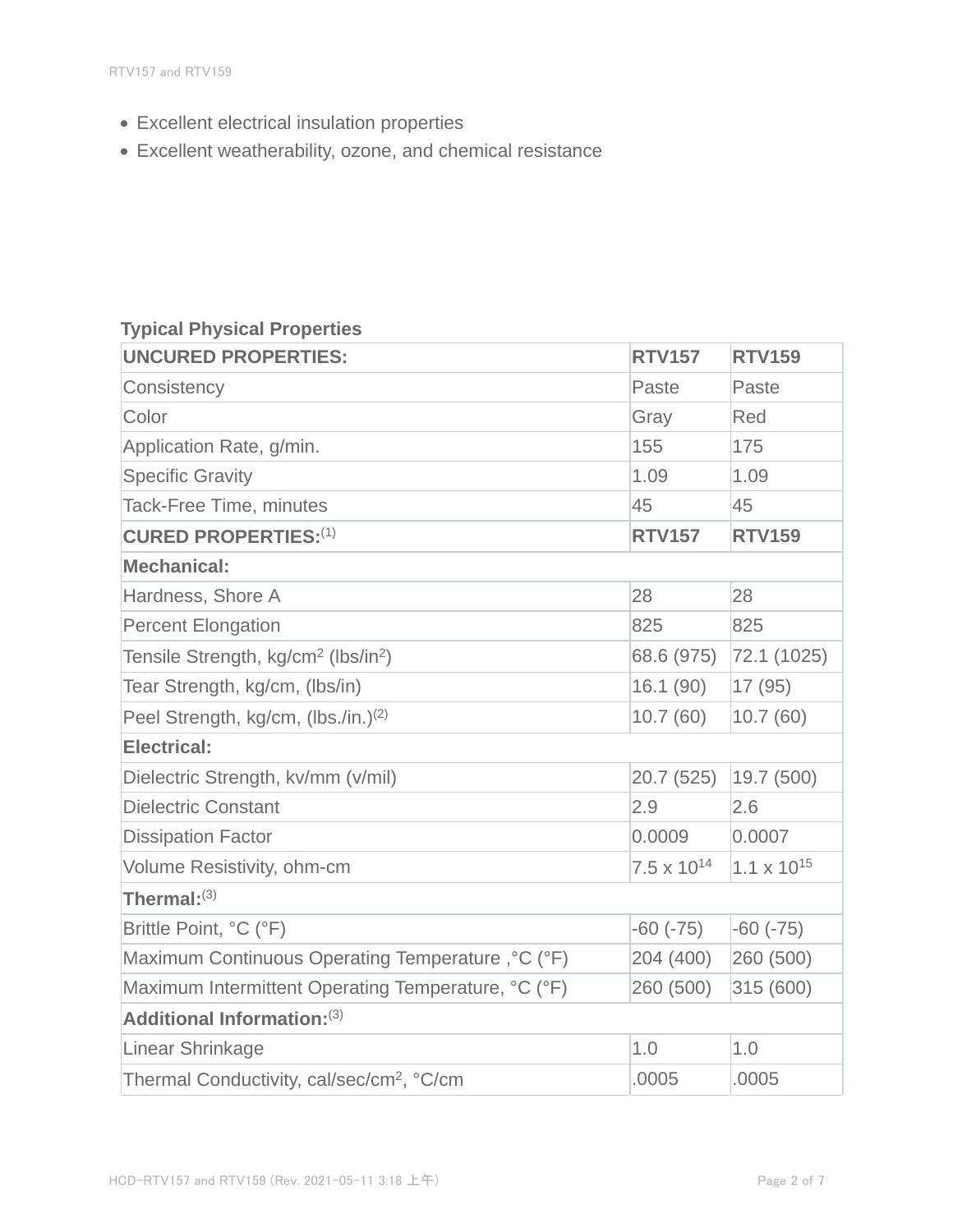| (btu/hr/ft <sup>2</sup> , $\degree$ F/ft)   | (0.12)                                                | (.12) |
|---------------------------------------------|-------------------------------------------------------|-------|
| Coefficient of Expansion cm/cm, °C          | $\sqrt{27 \times 10^{-5}}$ $\sqrt{27 \times 10^{-5}}$ |       |
| $\left  \right $ (in/in, $\left  \right $ ) | $(15 \times 10^{-5})$ $(15 \times 10^{-5})$           |       |

(1) Cured 3 days at 25°C (77°F) and 50% relative humidity.

(2) Cured 7 days at 25°C (77°F) and 50% relative humidity. Substrate was alclad aluminum.

(3) Information is provided for customer convenience only. These properties are not tested on a routine basis

**Patent Status** Standard copy to come

#### **Product Safety, Handling and Storage**

Standard copy to come

#### **Processing Recommendations**

#### **Surface Preparation**

RTV157 and RTV159 sealants will bond to many clean surfaces without the aid of primers. These surfaces typically include many metals, glass, ceramic, silicone rubber and some rigid plastics. These adhesive sealants will also produce fair bonds to organic rubber and to some flexible plastics not containing fugitive plasticizers (which migrate to the surface, impairing adhesion). An evaluation should be made to determine bond strength for each specific application. For difficult-to- bond substrates, use of a primer is suggested. Primers SS4004P, SS4044P, and SS4179 are recommended for use with these sealants. Complete information and usage instructions for these primer products are contained in a separate product data sheet.

Where adhesion is required, surfaces should be thoroughly cleaned with a suitable solvent to remove dirt, oil and grease. The surface should be wiped dry before applying the adhesive sealant.

When solvents are used, proper safety precautions must be observed. All solvents must be considered toxic and must be used only in well ventilated areas.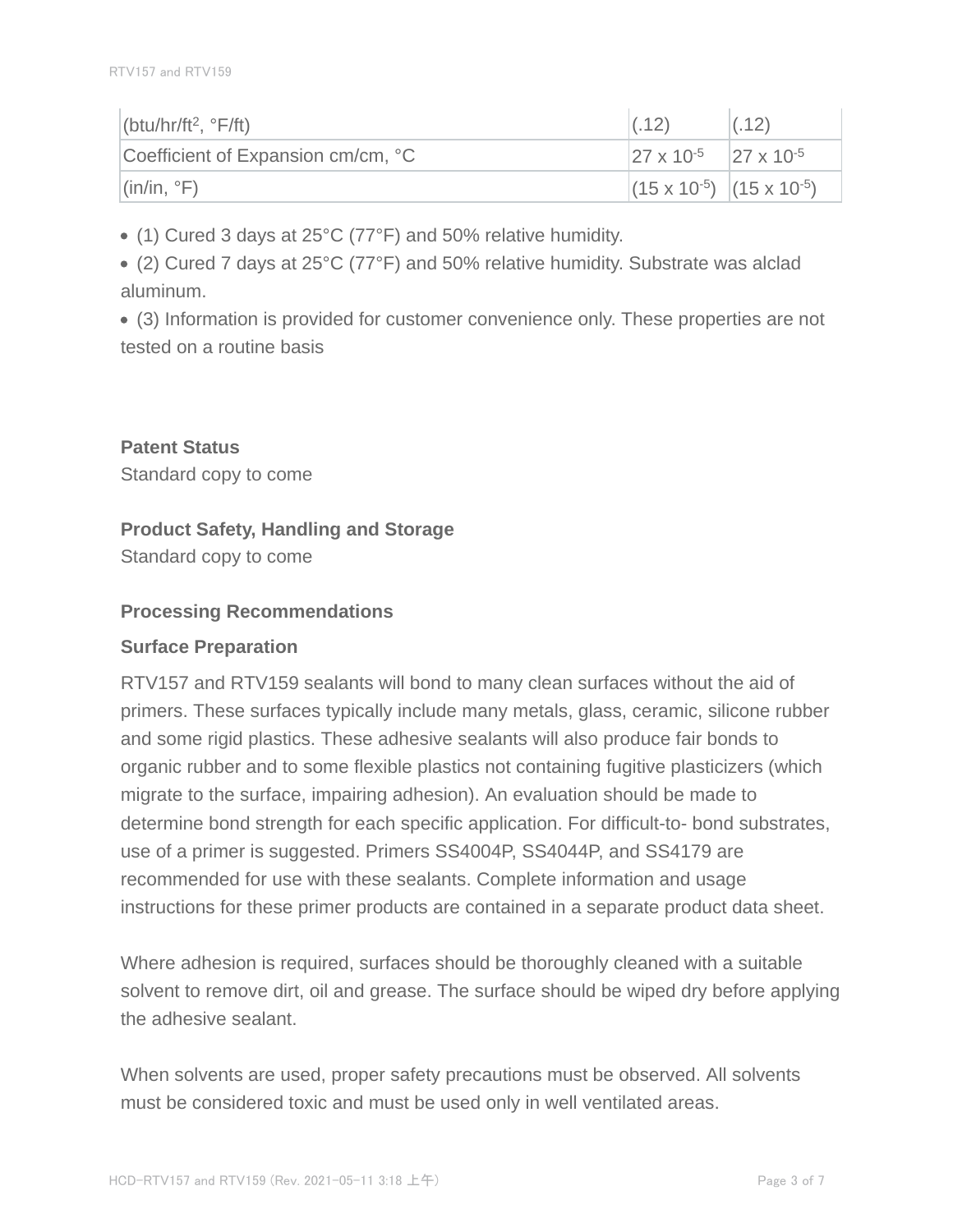Exposure to high vapor concentration must be avoided, when flammable solvents are used, storage, mixing and use must be in areas away from heat, sparks or other sources of ignition.

#### **Application and Cure Time Cycle**

RTV157 and RTV159 sealants may be applied directly to clean or primed substrates. Where broad surfaces are to be mated, the sealant should be applied in a thin, less than 6mm (1/4 in.) diameter, bead or ribbon around the edge of the surface to be bonded.

The cure process begins with the formation of a skin on the exposed surface of the sealant and progresses inward through the material. At 25°C (77°F) and 50% relative humidity, RTV157 and RTV159 sealants will form a tack-free surface skin in about 30 to 60 minutes. Once the tack-free skin has begun to form, further tooling of the adhesive sealant is not advisable.

As the adhesive sealant cures, acetic acid vapors are released from the sealant surface. The odor of acetic acid will completely disappear when curing is completed.

Because these adhesive sealants cure by reacting with atmospheric moisture, higher temperatures and humidity will accelerate the cure process lower temperatures and humidity will slow the cure rate.

Exact cure time will depend on temperature, humidity, sample thickness and sealant configuration. Since cure times increase with thickness, use of these adhesive sealants should be limited to section thicknesses of 6mm (1/4 in.) or less.

#### **Bond Strength Development**

In addition to the effects of temperature and relative humidity, development of maximum bond strength will depend on joint configuration, degree of confinement, sealant thickness and substrate porosity. Normally, sufficient bond strength will develop in 12 to 24 hours to permit handling of parts. Minimum stress should be applied to the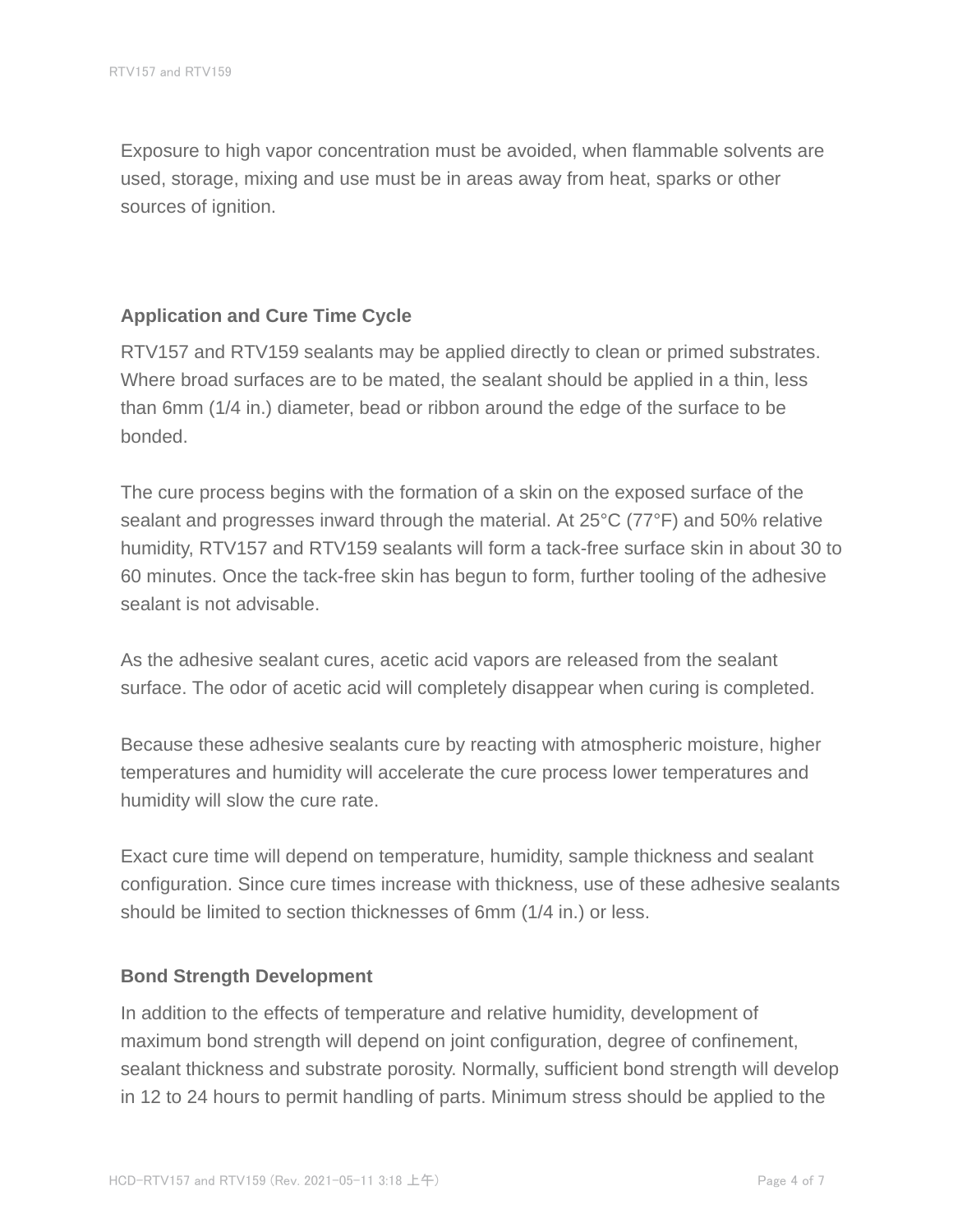bonded joint until full adhesive strength is developed, generally considered to be 7 days at 73°F / 50% RH. Eventually, the adhesive strength of the bond will exceed the cohesive strength of the silicone rubber adhesive sealant itself. Always allow maximum cure time available for best results.

#### **PACKAGING AND DISPENSING**

RTV157 and RTV159 adhesive sealants are supplied ready-to-use in collapsible aluminum squeeze tubes, caulking cartridges and in bulk containers. Collapsible aluminum tubes may be squeezed by hand or with the aid of mechanical wringers which allow more complete removal of material from the tube. Air-operated dispensing guns may also be used with aluminum tubes and offer the advantages of improved control and faster application for production line use. The sealant may be dispensed from caulking cartridges, by using simple mechanical caulking guns or air-operated guns. Air-operated guns will allow greater control and application speed. Both tubes and cartridges are easy to use, can be put into production quickly and require minimal capital investment.

**Note:** Do not exceed 45 psig when using air-powered caulking guns.

Bulk containers require a larger initial investment in dispensing equipment, but offer the most economical packaging for volume production. Bulk dispensing systems are air-operated extrusion pumps coupled to hand or automated dispensing units. Pumps which are specifically designed for pumping one-component RTV silicone rubber have TEFLON® seals, packings, and lined hoses to prevent moisture permeation and pump cure problems.

#### **CLEANUP AND REMOVAL**

Before curing, solvent systems such as naphtha or methyl ethyl ketone (MEK) are most effective. Refer to solvent use warnings in the section on surface preparation.

After cure, selected chemical strippers which will remove the silicone rubber are available from other manufacturers. Specific product information may be obtained on request.

® TEFLON is a registered trademark of DuPont.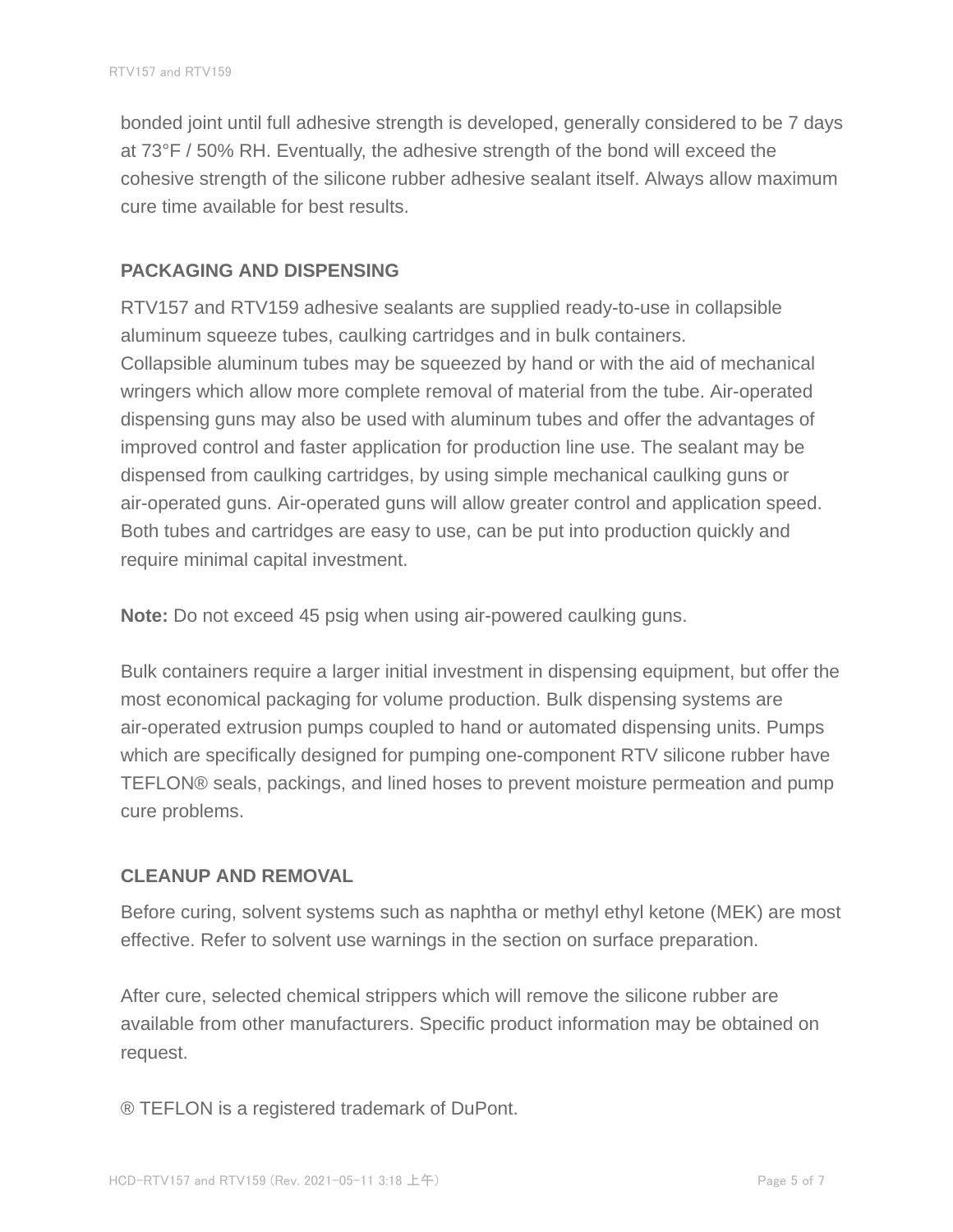#### **Limitations**

Standard copy to come

#### **Specifications**

## **PATENTS**

RTV157 and RTV159 sealants are within the scope of Patents 3,438,930, 3,54,1,044 and 3,635,743.

# **Contact Information** Email commercial.services@momentive.com

#### **Telephone**

| <b>Americas</b>      | <b>Latin America</b> | <b>EMEAI- Europe, Middle</b><br>East, Africa & India | <b>ASIA PACIFIC</b> |
|----------------------|----------------------|------------------------------------------------------|---------------------|
| +1 800 295 2392      | <b>Brazil</b>        | <b>Europe</b>                                        | <b>China</b>        |
| Toll free*           | +55 11 4534 9650     | +390510924300                                        | 800 820 0202        |
| +704 805 6946        | <b>Direct Number</b> | Direct number                                        | Toll free           |
| <b>Direct Number</b> |                      |                                                      | +86 21 3860 4892    |
|                      |                      |                                                      | Direct number       |
| *All American        | <b>Mexico</b>        | India, Middle East &                                 | Japan               |
| countries            | +52 55 2169 7670     | <b>Africa</b>                                        | +81 3 5544 3111     |
|                      | <b>Direct Number</b> | + 91 44 71212207                                     | Direct number       |
|                      |                      | Direct number*                                       |                     |
|                      |                      | *All Middle Eastern                                  | <b>Korea</b>        |
|                      |                      | countries, Africa, India,                            | +82 2 6201 4600     |

For literature and technical assistance, visit our website at: www.momentive.com

#### **DISCLAIMER:**